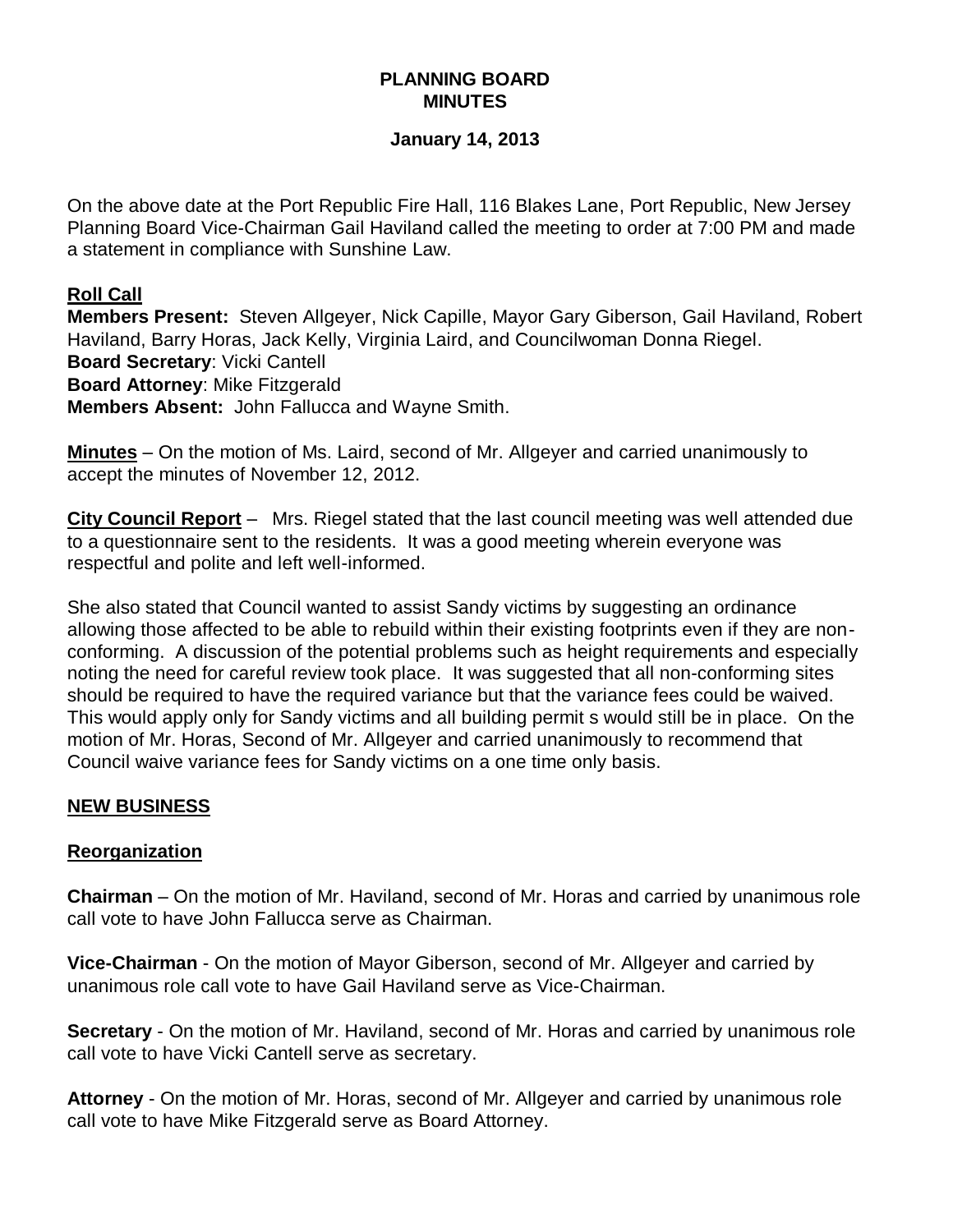**Engineer –** On the motion Mr. Haviland, second of Mr. Allgeyer and carried by unanimous role call vote to have Matt Doran serve as Board Attorney.

### **PLANNING BOARD MINUTES January 14, 2013**

**Planner and Consultant** - On the motion of Mayor Giberson, second of Mr. Allgeyer and carried by unanimous role vote to Lance Landgraf, Jr. serve as Planner and Tiffany Cuviello as Consultant on an as-needed case-by-case basis.

**Public Notices** - On the motion of Mr. Horas, second of Mr. Allgeyer and carried by unanimous role call vote to have the Atlantic City Press and Mainland Journal serve as official newspapers for public notices.

**Meeting Dates -** On the motion of Mr. Haviland, second of Mrs. Laird and carried by unanimous role call vote accept the dates as submitted.

The Mayor thanked Mr. Fitzgerald and Board members for their dedicated service in a time when volunteerism is decreasing. It was also noted that the members whose terms had expired were reappointed during the Council meeting.

**FEMA** – Mayor Giberson explained the issues regarding the new FEMA height and zone recommendations and the need for the Board to make a recommendation to Council as to whether that should be adopted by Port Republic. There was a lengthy discussion where the possibility of changes still to come was noted along with the ramifications to home owners were noted. Mr. Kelly showed the Board the FEMA flood plane maps noting that homes in the "V" zone would need to be raised to BFE 13 plus an additional one foot "free Board." He also noted that the city has a height restriction of 35 feet as anything higher that that requires different building construction requirements than those falling below that height as well as fire code. It could also cause potential problems for the fire department. Attorney Fitzgerald noted that as these are only recommendations, there is no time factor in play, and it might be premature to make a recommendation until all the information was available. It was decided that the Board would table a recommendation until more complete information was available.

# **OLD BUSINESS**

**Atlantic City Electric Substation** – On the motion of Mr. Allgeyer, second of Mr. Haviland and carried by unanimous eligible role call to approve the ACE resolution.

**CORRESPONDENCE** – was reviewed.

**PAYMENT OF BILLS** - On the motion of Mayor Giberson, second of Mr. Allgeyer and carried by unanimous role call vote to pay the bills.

**ADJOURNMENT** - On the motion of Mr. Allgeyer, second of Mrs. Riegel and carried unanimously to adjourn the meeting at 7:50 PM.

Respectfully submitted,